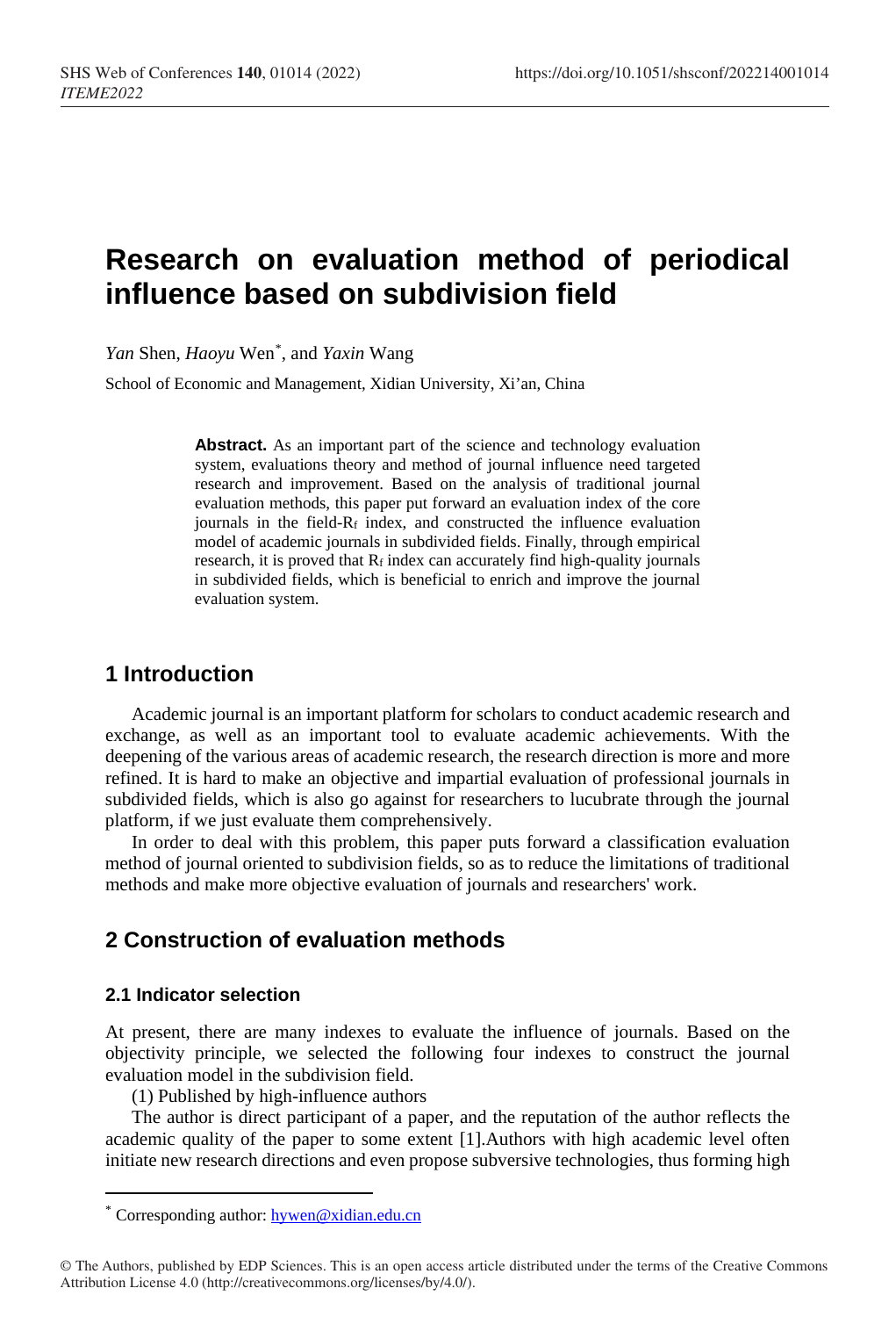academic influence. Therefore, the author's academic influence cannot be ignored when evaluating the influence of journals. In the collected data, the number of papers published by high-influence authors in the field was counted as the publication-index  $Ta$  of the j journal:

$$
Ta = \sum_{i=1}^{n_j} p_i, p_i = 1 \text{ or } p_i = 0 \tag{1}
$$

Among the equation, *i* stands for the i'th article in journal,  $n_i$  stands for the number of article in the journal,  $p_i = 1$  stands that the article is published by the author with high influence in the field,  $p_i = 0$  stands that the article is not published by the author with high influence in the field.

(2) Cited by high-influence authors

Journal citation index mainly shows the extent to which the journal is used and valued by scholars, and authors tend to cite high-quality research results that are helpful to their research. In the collected data, the number of times that a journal was cited by influential authors in the field was counted as the citation-index  $Tb$  of the journal.

$$
Tb = \sum_{i=1}^{n_j} q_i, q_i = 1 \text{ or } q_i = 0
$$
 (2)

Among the equation,  $q_i = 1$  stands that the article has been cited by high-influence authors in the field,  $q_i = 0$  stands that the article has not been cited by high-influence authors in the field.

(3) Citation frequency of a single paper

Citation frequency represents the degree that a paper's point of view is recognized by the academic circle which can reflect the quality of the paper [2].The higher the citation frequency of papers in the journal, the higher influence of the journal in the subdivision field.

(4) Publish time of paper

As the citation frequency index of papers has problems of time delay [3] and half-life[4], therefore ,not only citation frequency but also publication time should be considered in journal quality evaluation. According to the distribution rule of citation time, creating the index of citation-frequency  $p$ :

$$
p = \sum_{i=1}^{n_j} \frac{1}{Y - t_i} x_i
$$
 (3)

Among the equation,  $\boldsymbol{Y}$  stands for the current year,  $\boldsymbol{t}_i$  stands for the publication time of the paper  $\boldsymbol{i}, \boldsymbol{x}_i$  stands for the citation amount of the paper  $\boldsymbol{i}$ .

#### **2.2 Standardized processing**

In order to eliminate the dimensional relationship between variables  $Ta$ ,  $Tb$  and  $p$  to make the data comparable, a standardized approach is used here to make the values of different varying ranges mapped to a fixed range.

The influence of a journal in a particular field is proportional to the number of papers published in that field.  $\partial$  denotes as the ratio of the number of articles published journal *j* to the total data set.  $N$  stands for the total number of collected papers in this field.

$$
\partial = \frac{n_j}{N} \tag{4}
$$

The higher the citation frequency of a journal's papers in this field, the higher the journal's influence.  $\varepsilon$  denotes as the ratio of the number of citation frequency of papers published journal  $i$  to the total data set.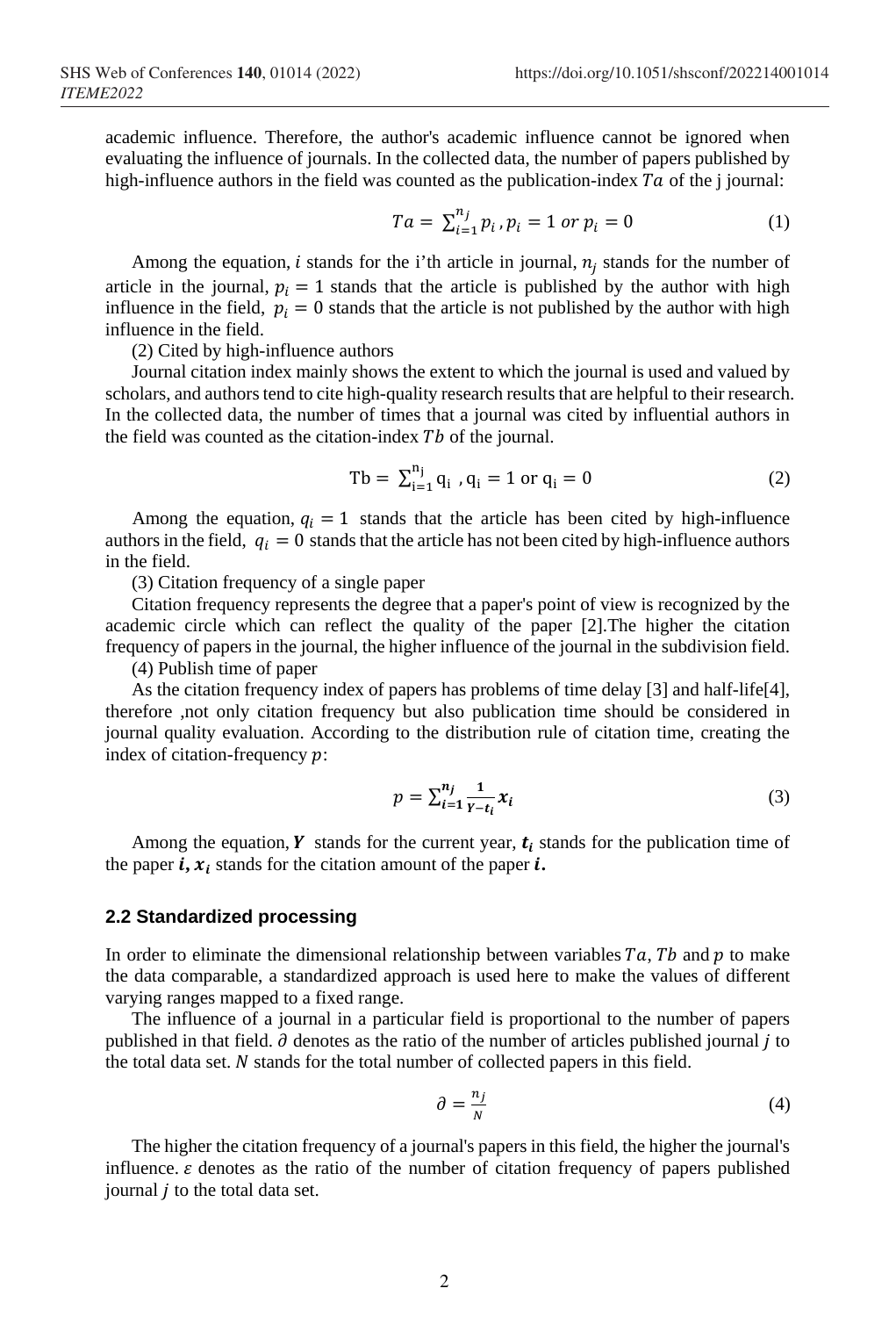$$
\varepsilon = \frac{\sum_{i=1}^{n_j} x_i}{N} \tag{5}
$$

#### **2.3 Model Construction**

According to the above index system and standardized processing method, the evaluation model of periodical influence based on subdivision field is constructed.

$$
R_f = (c_1 * p + c_2 * T_a + c_3 * T_b) * \partial * \varepsilon
$$
 (6)

Among the equation,  $c_1$ ,  $c_2$  and  $c_3$  are index weight, the calculation method will be given in Section 2.4.

#### **2.4 Index weighting**

The indicator difficulty weighting method is a new method proposed by Professor L.Yu [5] for the objective weighting of academic journal evaluation. Compared with the traditional objective weighting method, the indicator difficulty weighting method has better differentiation and is very suitable for the evaluation of academic journals. The basic idea is that the more difficult it is to improve the value of an evaluation index, the more weight should be given to the index. Its calculation formula is as follows:

$$
Z_j = \frac{\max(x_{ij}) - x_j}{\delta_j} \tag{7}
$$

Among the equation,  $max(x_{ij})$  stands for the maximum of a certain index value,  $x_i$  is the average value,  $\delta_i$  is the standard deviation. The difficulty weight  $c_i$  will be obtained after  $Z_i$  standardization.

#### **3 Empirical research**

The paper data in *Natural Language Processing*, *Computer Vision* and *Machine Learning* in the field of *Artificial Intelligence* in the last ten years were selected as the research object. The data in *Natural Language Processing* was the experimental group, and the data in *Computer Vision* and *Machine Learning* was the control group.

We calculate the  $R_f$  values and ranking of journals in each of the three segments, and then, we compared them with the *Impact Factor* of traditional evaluation method, in order to understand the evaluation effect of  $R_f$  index objectively and accurately.

#### **3.1 Data acquisition**

Using domain terms as keywords to search the papers which published in the field of *Natural Language Processing*, *Computer Vision* and *Machine Learning* in the "*VIP Chinese Journal Service Platform*" database respectively in the last ten years, as shown in Table 1.

We use self-compiled python software to extract the name of journal, publication date, citation frequency, author, keywords and so on of a paper in these fields.

*Natural Language Processing*, *Computer Vision* and *Machine Learning* are all belong to the technical layer in the field of *Artificial Intelligence*. It is more beneficial to verify whether the same journal has different influence in different fields by calculating the influence rankings of the journals in these three fields. The keywords selected in these fields are all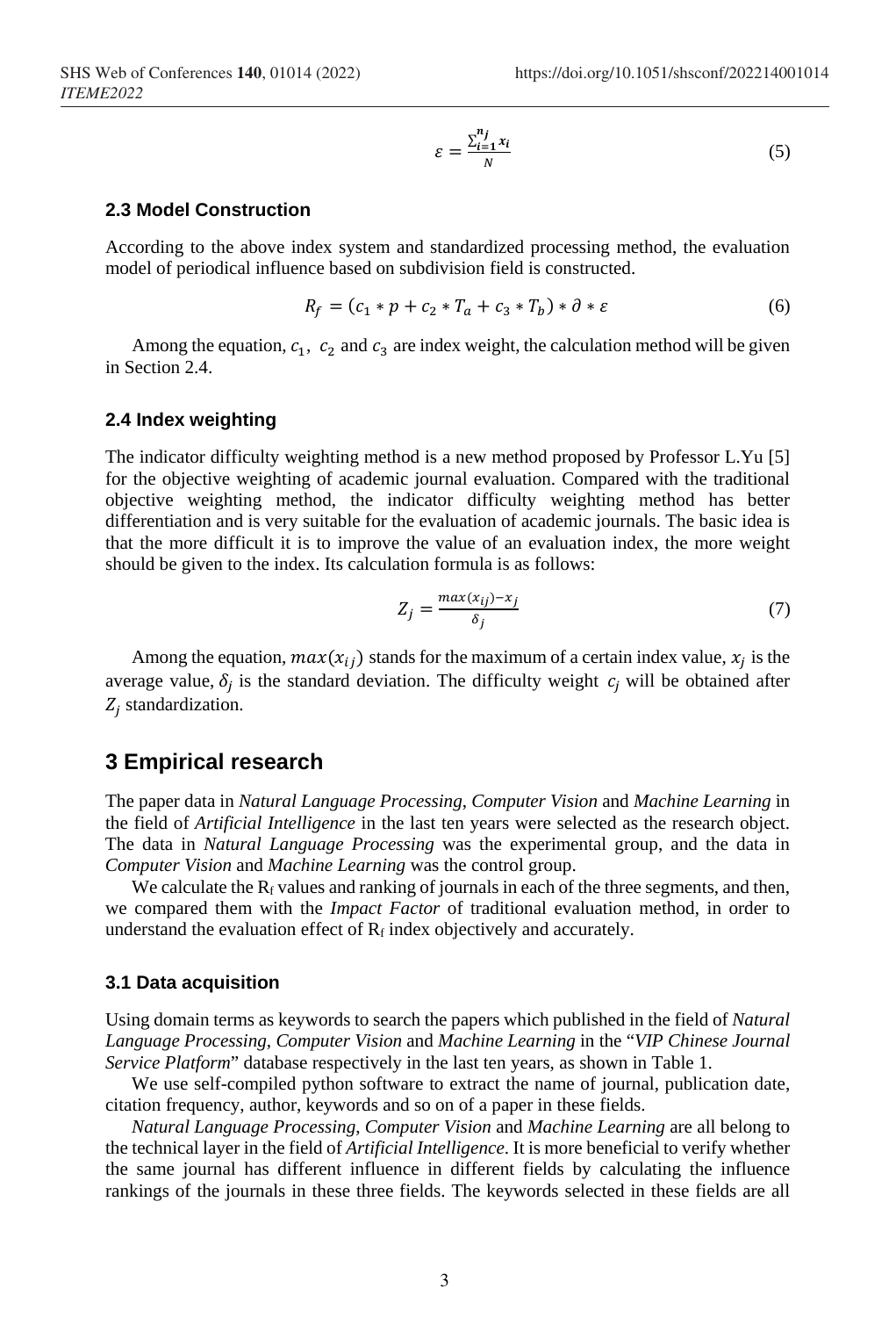cutting-edge hot spots, which are representative in the research of journals influence in subdivided fields.

| <b>Domain</b>          | <b>Search keywords</b>                                                      |  |  |  |  |
|------------------------|-----------------------------------------------------------------------------|--|--|--|--|
| Natural Language       | Natural language processing, Automatic Speech Recognition, Machine          |  |  |  |  |
| Processing             | translation, Information extraction, Sentiment analysis, Syntactic analysis |  |  |  |  |
| <b>Computer Vision</b> | Computer vision, Image recognition, Video recognition, Face identification  |  |  |  |  |
| Machine Learning       | Machine learning, In-depth learning, Transfer learning, Against learning,   |  |  |  |  |
|                        | Paired-associate learning, Distributed learning, Meta learning              |  |  |  |  |

**Table 1.** Domain keyword search table.

To avoid database updates, all data were extracted within one day. Finally, 6652 papers in the field of *Natural Language Processing* were obtained, involving 1459 journals.10110 papers in the field of *Computer Vision*, involving 1734 journals; 9940 papers in the field of *Machine Learning*, involving 1617 journals.

| <b>Ariate</b>      | <b>Natural language processing</b> | <b>Machine learning</b> | <b>Computer vision</b> |  |  |
|--------------------|------------------------------------|-------------------------|------------------------|--|--|
| $\boldsymbol{c_1}$ | 0.284                              | 0.267                   | 0.242                  |  |  |
| $c_{2}$            | 0.474                              | 0.366                   | 0.388                  |  |  |
| $c_{3}$            | 0.242                              | 0.367                   | 0.370                  |  |  |

**Table 2.** Index weight distribution table.

|                                                        | <b>Natural language</b><br>processing |                          | <b>Machine</b><br>learning |                | Computer<br>vision     |                | <b>Impact</b><br>Factor |                       |
|--------------------------------------------------------|---------------------------------------|--------------------------|----------------------------|----------------|------------------------|----------------|-------------------------|-----------------------|
| <b>Journal</b>                                         | $R_f-$<br>Value                       | Rankin<br>g              | $R_f$ -<br>Valu<br>e       | Ran<br>king    | $R_f$ -<br>Valu<br>e   | Ran<br>king    | Va<br>lue               | rank<br>$\frac{1}{2}$ |
| Journal of Chinese<br><b>Information Processing</b>    | 8.629                                 | 1                        | 1.39<br>6                  | 10             |                        |                | 1.0<br>97               | 8                     |
| Journal of Software                                    | 2.600                                 | $\overline{2}$           | 7.53<br>4                  | $\overline{2}$ | 1.61<br>$\mathfrak{D}$ | 6              | 2.5<br>37               | 3                     |
| Chinese Journal of<br>Computers                        | 2.520                                 | 3                        | 9.33<br>3                  | 1              | 2.12<br>6              | 3              | 3.8<br>02               | 1                     |
| Journal of Computer<br><b>Research and Development</b> | 2.367                                 | $\overline{\mathcal{A}}$ | 5.96                       | $\mathcal{R}$  | 2.52<br>3              | $\mathfrak{D}$ | 2.0<br>58               | 4                     |
| Computer Science                                       | 0.988                                 | 5                        | 4.17<br>7                  | 5              | 1.72<br>8              | 5              | 0.9<br>3                | 10                    |
| Computer Engineering and<br>Applications               | 0.964                                 | 6                        | 3.50                       | $\overline{7}$ | 3.98                   | 1              | 1.1                     | 7                     |
| Application Research of<br>Computers                   | 0.891                                 | $\overline{7}$           | 3.98<br>5                  | 6              | 0.82<br>5              |                | 1.1<br>88               | 6                     |
| Computer Engineering                                   | 0.684                                 | 8                        | 1.50<br>5                  | 9              | 1.01<br>$\mathfrak{D}$ | 9              | 1.0<br>18               | 9                     |
| Acta Automatica Sinica                                 | 0.586                                 | 9                        | 5.08<br>7                  | $\overline{4}$ | 2.00<br>$\mathfrak{D}$ | $\overline{4}$ | 2.7<br>62.              | $\overline{c}$        |
| Journal of Computer<br>Applications                    | 0.501                                 | 10                       | 3.16<br>$\mathfrak{D}$     | 8              | 0.83                   | 10             | 1.3<br>51               | 5                     |

**Table 3.** Ranking of journals in various fields.

#### **3.2 Rf index calculation**

According to the index difficulty weighting method described in Section 3.4, the weight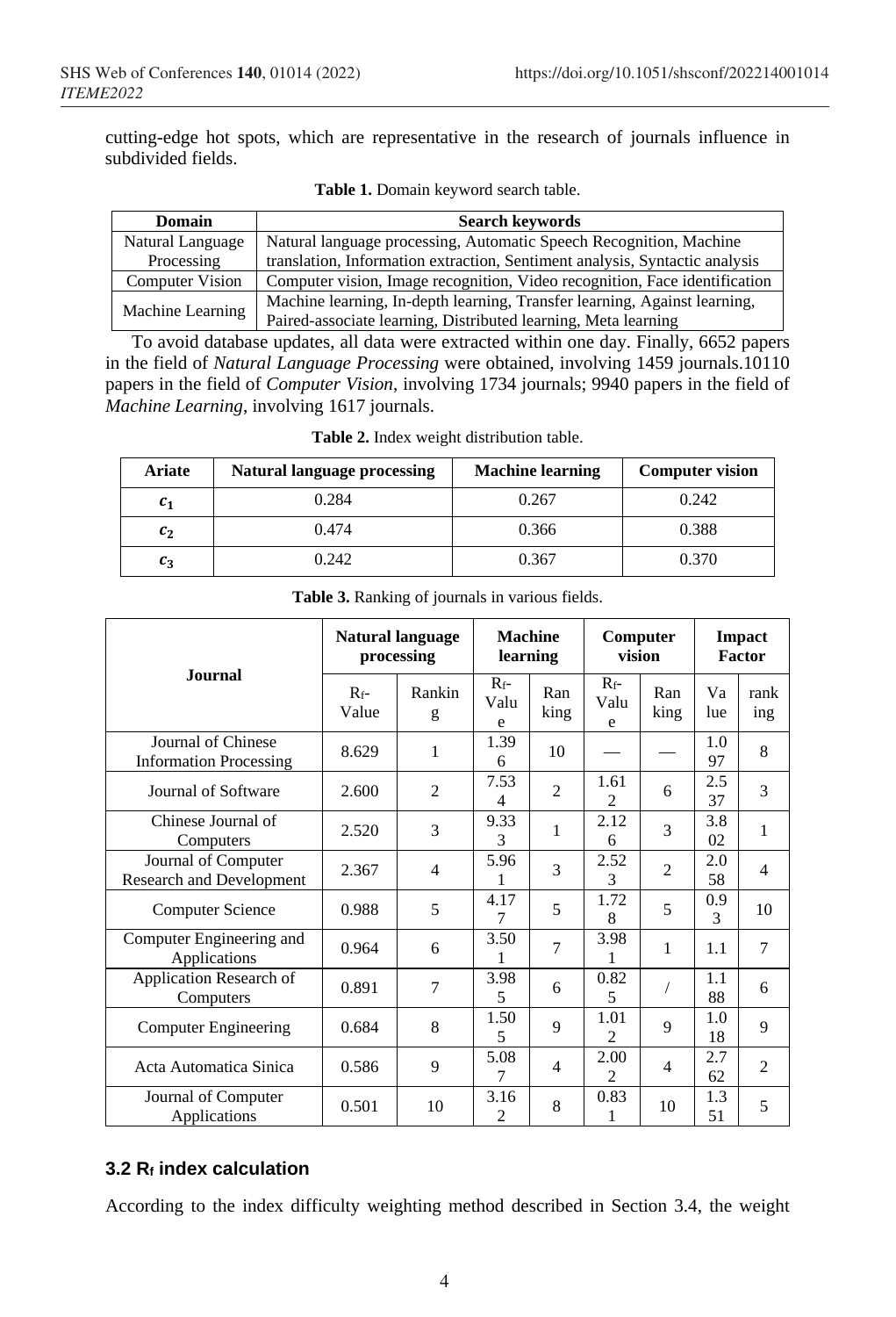distribution of each index in the three fields are calculated, as shown in Table 2. By substituting the weights into the model in Section 2.3, we calculate the  $R_f$  index of the journals involved in the three field. Due to space limitations, table 3 lists the ranking of the top 10  $R_f$  journals in each field. Where, "/" indicates that the journal is not in the top 10  $R_f$ index in this field;"—" indicates that the journal has not published papers in this field.

#### **3.3 Result analysis**

The results showed that the top 10 journals in the field of *Machine Learning* and *Natural Language Processing* are exactly the same, with only internal rankings changing, and only 2 journals in *Computer Vision* is differ from the experimental group. It shows that  $R_f$  can screen out the leading journals in the field of *Artificial Intelligence*, but the ranking order of the journals will change in each subdivision.

In addition, the result of  $R_f$  index that the top 3 journals are recognized as important academic journals in the field of *Natural Language Processing*, which indicate that the algorithm has a certain accuracy and can identify the core journals in the subdivision field.

Finally, we compared R<sub>f</sub> index and traditional evaluation methods-*Impact Factors*, published by CNKI database platform. The results showed that "*Journal of Chinese Information Science*" ranked 8th among the 10 journals listed. However, the journal is recognized as the excellent core journal in the field of *Natural Language Processing*, so the *Impact Factors* is not enough to explain the quality of a journal in different subdivisions.  $R_f$ index can be used as a supplementary reference to help researchers find high-quality journals and scientific achievements in this field faster.

## **4 Conclusion**

In order to improve the science and technology evaluation system, aims at the problem that some characteristic journals are in a disadvantageous position in the ranking of field journals, this paper proposes an evaluation index of journal influence,  $R_f$  index. After empirical research, the results show that  $R_f$  index has rationality and applicability in the evaluation of journal influence in subdivision fields, which can better reflect the different status of the same journal in different research fields. Therefore, the influence of the same journal in different research fields cannot be generalized. Based on this, when conducting scientific research evaluation, managers of scientific research evaluation should make a specific analysis for each field and develop a set of scientific and reasonable scientific research evaluation methods.

### **References**

- 1. Xiuxia.Li, Zuoyun.Shao, Prediction of journal influence based on the features of authors[J]. Chinese Journal of Scientific and Technical Periodicals, **28** (2017)
- 2. P.L.K.Gross, College libraries and chemical education[J].Science,**66** (1927)
- 3. Liping.Yu, Yan.Wang, A Study of Time Distribution of Academic Journals' Citations Frequency, Information Science, **34** (2016)
- 4. C.F.Gosnell. The rate of obsolescence in college library book collections by an analysis of three select lists of books for college libraries [D].New York: New York University, (1943)